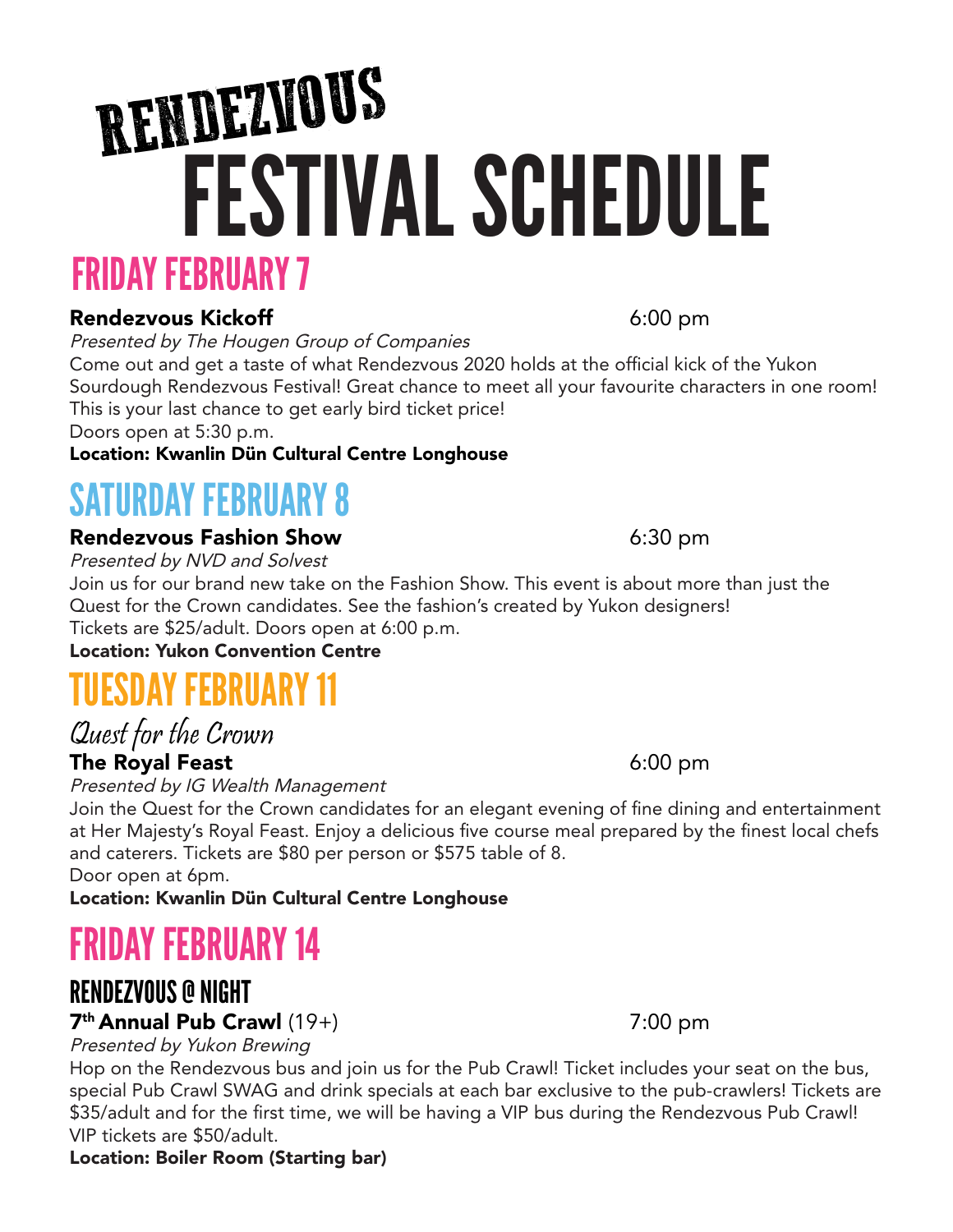# **Call For The Cup Sourdough Sams: Lip Sync Competition**  $(19+)$  8:00 pm

Presented by Whitehorse Motors

Watch as the 2020 Sourdough Sam contestants compete in their first official event. Come out and make some noise to help us discover who will be knighted as the 2020 Sourdough Sam! \$5 admission at the door.

#### Location: The Local Bar

# SATURDAY FEBRUARY 15

# RENDEZVOUS @ NIGHT  $7<sup>th</sup>$  Annual Pub Crawl  $(19+)$  7:00 pm

Presented by Yukon Brewing

Hop on the Rendezvous bus and join us for the Pub Crawl! Ticket includes your seat on the bus, special Pub Crawl SWAG and drink specials at each bar exclusive to the pub-crawlers! Tickets are \$35/adult and for the first time, we will be having a VIP bus during the Rendezvous Pub Crawl! VIP tickets are \$50/adult.

#### Location: Boiler Room (Starting bar)

# **Call For The Cup Sourdough Sams: Talent / No Talent**  $(19+)$  8:00 pm

Presented by Whitehorse Motors

Come out and watch the 2020 Sourdough Sam contestants show off their hidden talents… or lack thereof.

\$5 admission at the door.

Location: The Local Bar

# SUNDAY FEBRUARY 16

## Quest for the Crown Tea & Social 2:00 pm

Join us for a lovely afternoon of traditional tea and delicious desserts in the company of the lovely Quest for the Crown candidates. Doors open at 1:30PM. Tickets: \$25/adult.

Location: Coast High Country Inn - Ballroom

# **Call For The Cup Sourdough Sams: Bare N' Boot** (19+) 8:00 pm

Presented by Whitehorse Motors

If their style didn't work to win you over, maybe a striptease will? Come out and watch the 2020 Sam contestants get bare 'n their boots.

\$5 admission at the door.

Location: The Local Bar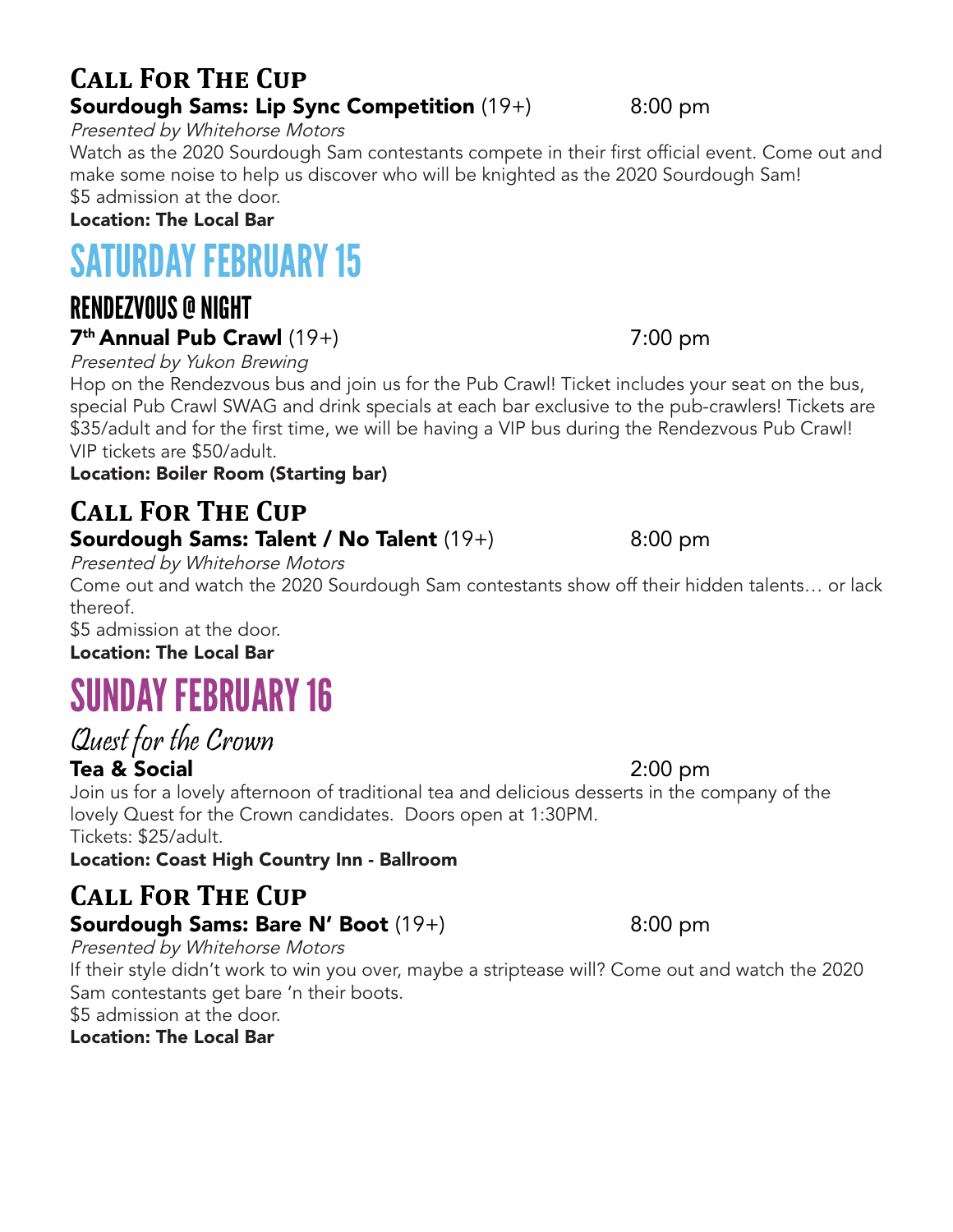# TUESDAY FEBRUARY 18

# RENDEZVOUS @ NIGHT

# Strength & Style Night #1 (19+) 7:30 pm

Presented by Yukon Yamaha

Got a Sweet Tattoo? Come on out to our annual Strength and Style Competition and help us find who has it going on in the North. Night one is all about TATTOOS and testing your STRENGTH with the Plank Contest! \$10.00 registration fee to compete. To register in any of the categories head to yukonrendezvous.com.

\$5.00 admission at the door.

Location: Towne Lounge, Town & Mountain Hotel

# WEDNESDAY FEBRUARY 19

# Hunt for a Headliner and the state of  $7:00 \text{ pm}$

Presented by Yukon Energy

The call out was made, and Yukoners answered! Make sure you get your tickets to see some of the best entertainers the territory has to offer as they compete to win to become the Rendezvous Headline character for the next 2 years!

Tickets are \$25.00 and available at the Yukon Arts Centre Box Office or at yukontickets.com. Location: Yukon Arts Centre

# RENDEZVOUS @ NIGHT Strength & Style Night #2 (19+) 7:30 pm

Presented by Yukon Yamaha

Do you have the hairiest of Hairy Legs or an epic beard? Come on out to our annual Strength and Style Competition and help us find who takes out the HAIRIEST categories and shows their STRENGTH with a wall sit. \$10.00 registration fee to compete. To register in any of the categories head to yukonrendezvous.com.

\$5 admission at the door.

Location: Towne Lounge, Town & Mountain Hotel

# THURSDAY FEBRUARY 20

# Dereen Hildebrand Business Decor Challenge Judging All Day

Presented by Inspired Interiors

Which local business has the most Rendezvous Spirit? Did you get a snap with all the decorated businesses? For more information or registration visit yukonrendezvous.com.

### Location: Whitehorse

# Rendezvous Fiddle Show **7:00 pm**

Presented by Whitehorse Toyota

This years Fiddle Show will showcase Daniel Gervais who has been playing the violin since the age of five. Daniel is the first and only Albertan to win the Canadian Grand Master Fiddle Competition.

Tickets are \$35.00 and available at the Yukon Arts Centre Box Office or at yukontickets.com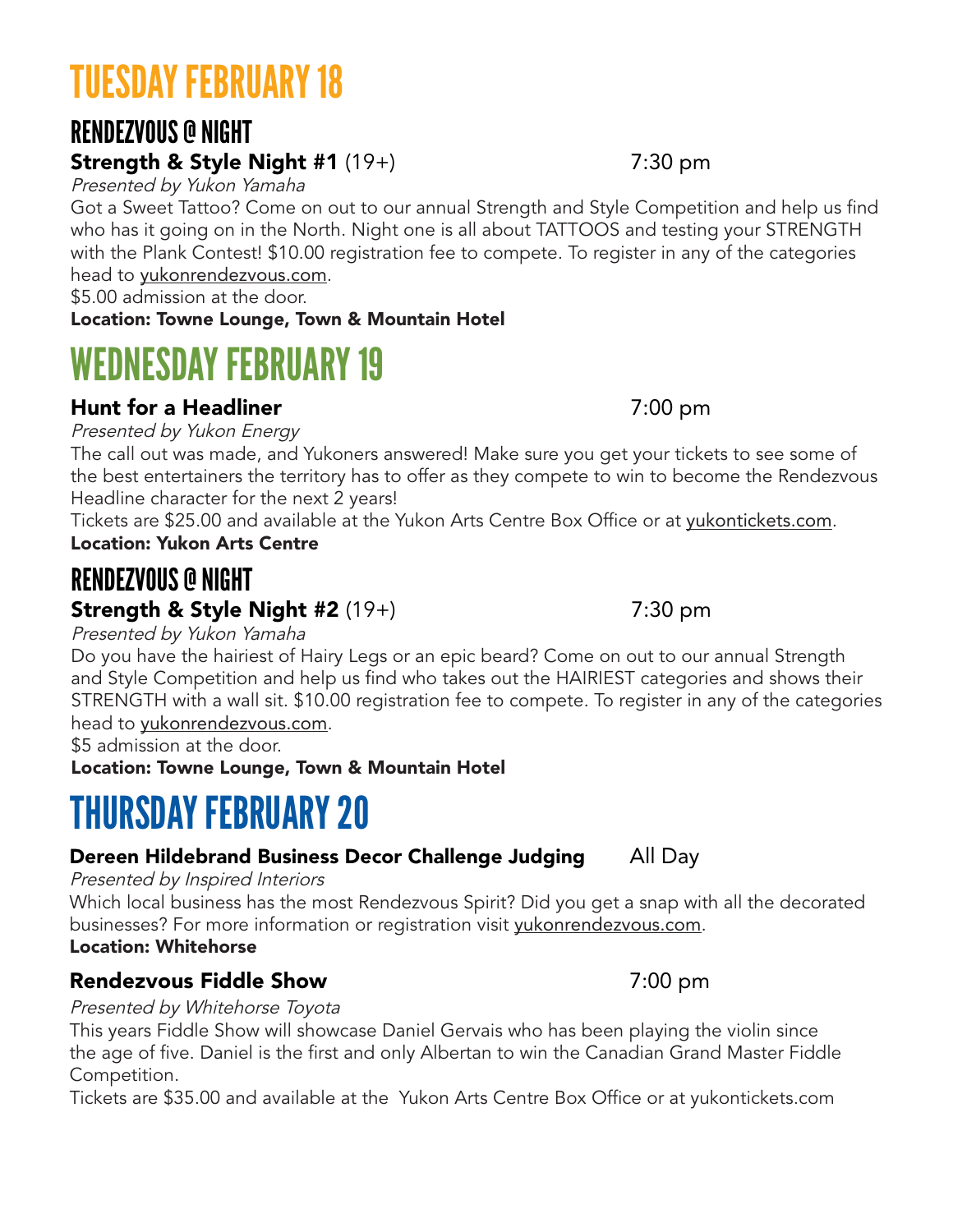# **Call For The Cup Sourdough Sams: Queen of the Creeks** (19+) 8:00 pm

Presented by Whitehorse Motors

You have seen them lip sync, dance and show of their talent, now watch as they bring out their true inner entertainer and delight you with their inner Queen!

\$5 admission at the door.

Location: The Local Bar

# RENDEZVOUS WEEKEND FRIDAY FEBRUARY 21

### Main Performance Stage 10:00 am - 5:00 pm

Presented by Klondike Chevrolet, Buick, GMC, Northerm Windows & Doors, Save On Foods, and Premier Cabs

FREE for all to attend! Entertainment includes The 2020 YSR Air North Cancan Line, Snowshoe Shufflers, …..and much more! Come and get a snap with your favourite Rendezvous Characters at the North of Ordinary Media Photobooth. Full listing and times available at yukonrendezvous. com.

### Location: Kwanlin Dun Cultural Centre- The Longhouse

Presented by The Boys and Girls Clubs of Yukon, BYTE, Yukon Wildlife Preserve and Yukon Beringia Interpretive Centre

KidsFest is an exciting weekend long event full of entertainment and activities designed for Yukon Children and Yukon Youth to participate in FREE of charge. Activities include: Minute-to-win-it games, snow creature building, colouring and special guest performers! KidsFest is FREE and most importantly FUN!

#### Location: Kwanlin Dun Cultural Centre - KIDSFEST Zone & Artist Studio

## **YSR Cultural Craft Fair** 10:00 am - 5:00 pm

Presented by Royal Bank of Canada and RBC Dominion Securities Support our local artists and check out some of the best crafts the Yukon has to offer all weekend long.

#### Location: Kwanlin Dun Cultural Centre - The Multipurpose Room and The Elders Lounge

### **Open Snowpad** 10:00 am - 1:00 pm

Presented by Wykes, Your Independent Grocer, Carstar and Chieftain Energy If you have always wanted to try your luck and Chucking a Chainsaw, Throwing and Axe or Tossing a Log, then this is where you want to be. \$2.00 gives you 3 attempts at any of these traditional events. Winners will be announced on Sunday at the Main Performance Stage. Location: CKRW Snowpad (beside Lumel Studios)

### Rendezvous Royal Bout 11:00 am

#### Presented by Mythic Solutions

The Company of the White Wolf, Yukon Medieval Combat Group is pleased to host The Royal Bout. Come enjoy this amazing spectacle of martial display as we find out who will win the honour of being The Royal Guard.

Location: Company of the White Wolf Arena - Front Street Lot

KIDSFEST! 10:00 am - 3:00 pm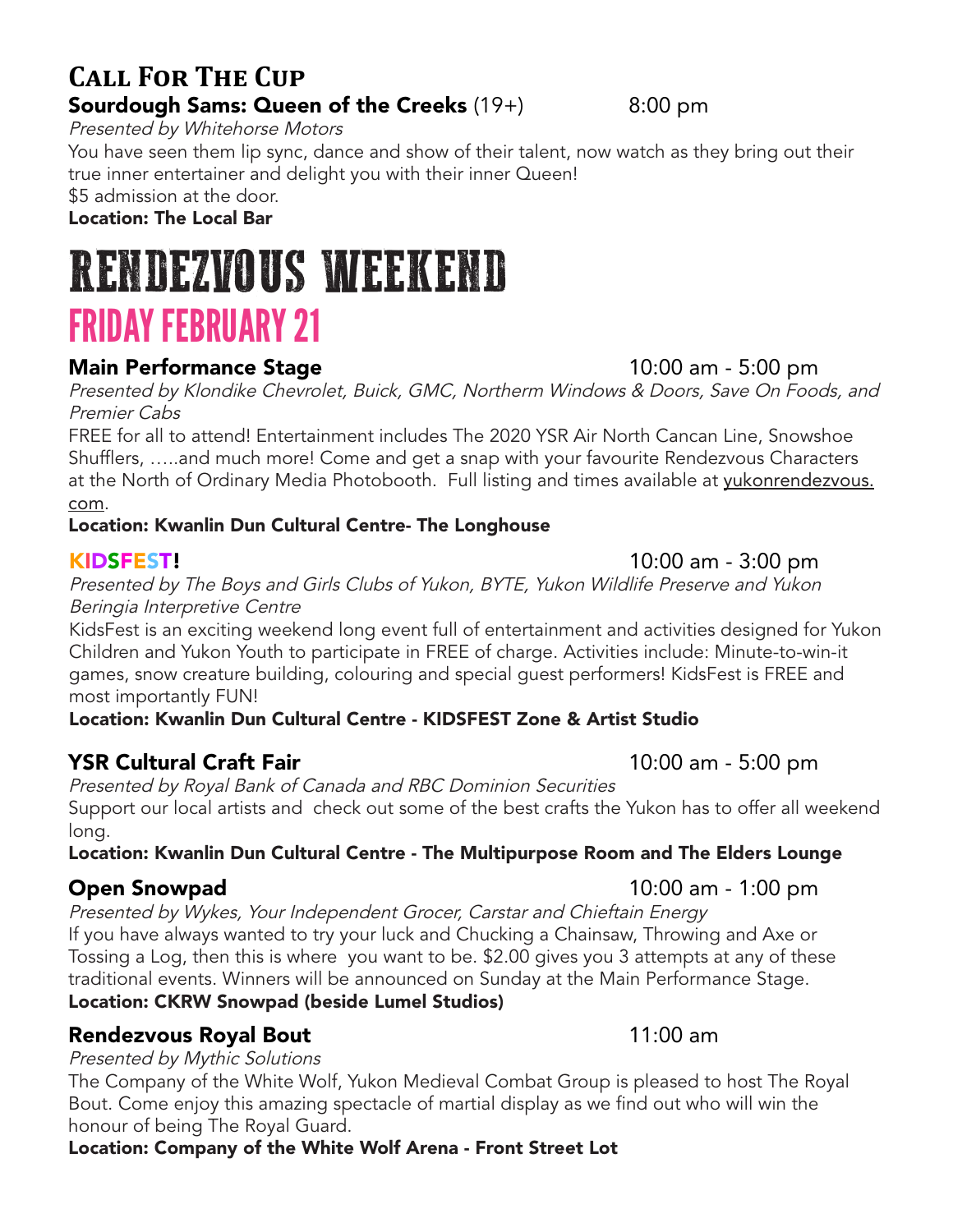# Grad Challenge - Minute to Win-it 11:00 am - 1:00 pm

### Presented by Canadian Tire

Come show your support as our high school students compete in a variety of 60 second games that test different skills including speed, coordination and more….

Location: Kwanlin Dun Cultural Centre- Artist Studio

# Rendezvous Fiddle Show (Matinee) 1:00 pm

## Presented by Whitehorse Toyota

This years Fiddle Show will showcase Daniel Gervais who has been playing the violin since the age of five. Daniel is the first and only Albertan to win the Canadian Grand Master Fiddle Competition. Tickets are \$30.00 and available at the Yukon Arts Centre Box Office or at yukontickets.com.

### Location: Yukon Arts Centre

# Quest for the Crown **Traditional Events** 1:00 pm

Presented by Yukon Inn Check out our 2020 Quest for the Crown candidates as they entertain the crowd while Axe Throwing, Chainsaw Chucking and Log Tossing!

Location: CKRW Snowpad (beside Lumel Studios)

# GRAD CHALLENGE

## **Traditional Events 1988 1988 1988 1988 1988 1988 1988 1988 1988 1988 1988 1988 1988 1988**

Presented by Canadian Tire

Check out our 2019 Quest for the Crown candidates as they entertain the crowd while Axe Throwing, Chainsaw Chucking and Log Tossing!

Location: CKRW Snowpad (beside Lumel Studios)

## **Call For The Cup** Sourdough Sams: Knighting (19+) 8:00 pm

Presented by Whitehorse Motors

Wanna know if your favourite Sam Can Dance? They will be showing their moves in the final event right before the 2020 Sourdough Sam gets Knighted!

\$5.00 admission at the door. Location: The Local Bar

# RENDEZVOUS @ NIGHT

# Tuck Presents For the Love of Drag  $(19+)$  9:00 pm

#### Presented by Antoinette's

Are you ready for a night of Queens!? Make sure you get your ticket to this event fast! Rendezvous is bringing you Tuck Entertainment's finest for the very first time. Meet & Greet with the Queen's with limited VIP tickets for \$50.00. Regular tickets are \$35.00. Available at yukonrendezvous.com and the YSR office.

Location: Kwanlin Dün Cultural Centre – The Longhouse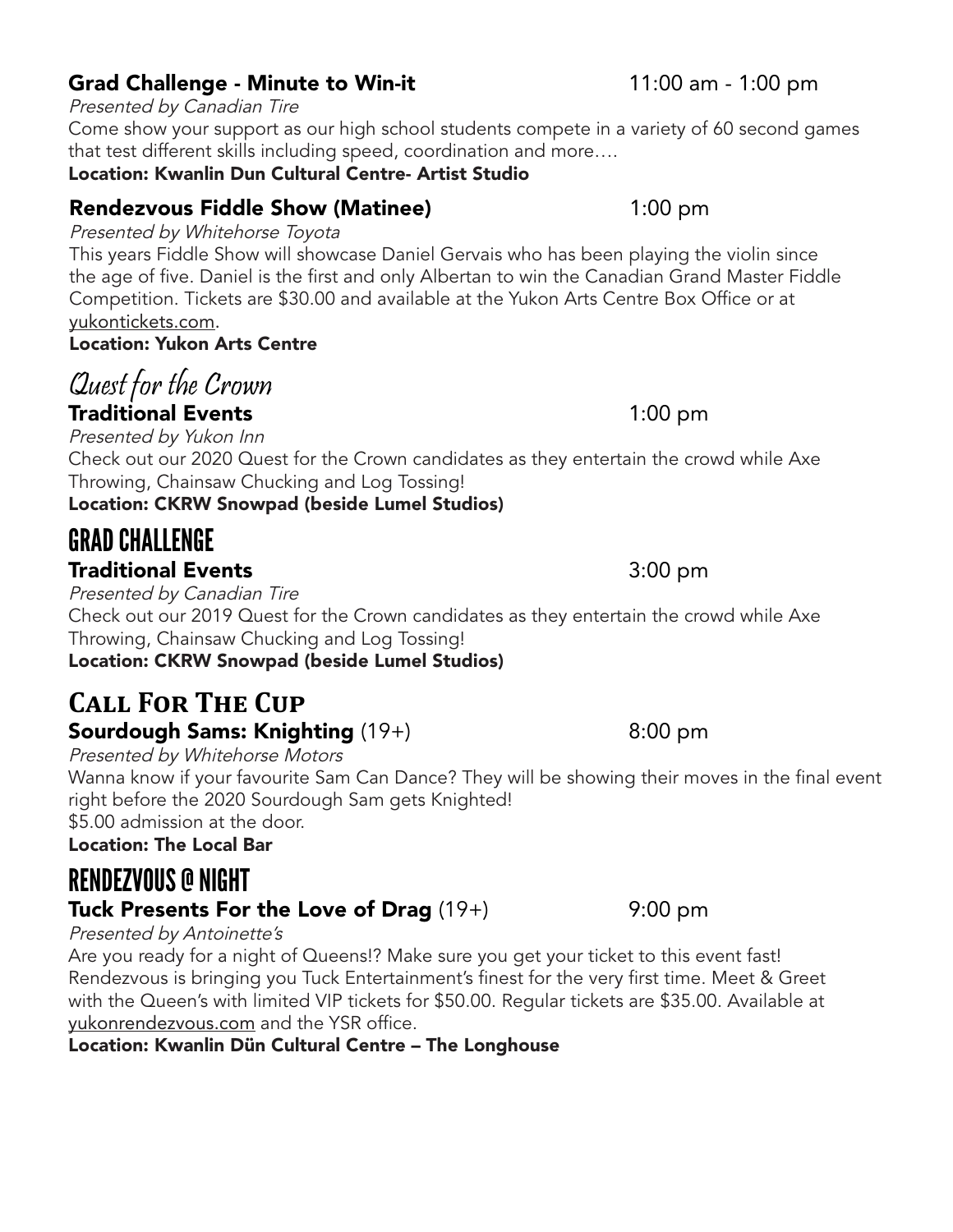# SATURDAY FEBRUARY 22

### **Main Performance Stage 10:00 am - 4:00 pm**

Presented by Klondike Chevrolet, Buick, GMC, Northerm Windows & Doors, Save On Foods, and Premier Cabs

FREE for all to attend! Entertainment includes The 2020 YSR Air North Cancan Line, Snowshoe Shufflers, and much more! Come and get a snap with your favourite Rendezvous Characters at the North of Ordinary Media Photobooth. Full listing and times available at yukonrendezvous. com.

#### Location: Kwanlin Dun Cultural Centre- The Longhouse

Presented by The Boys and Girls Clubs of Yukon, BYTE, Yukon Wildlife Preserve and Yukon Beringia Interpretive Centre

KidsFest is an exciting weekend long event full of entertainment and activities designed for Yukon Children and Yukon Youth to participate in FREE of charge. Activities include: Minute-to-win-it games, snow creature building, colouring and special guest performers! KidsFest is FREE and most importantly FUN!

Location: Kwanlin Dun Cultural Centre - KIDSFEST Zone & Artist Studio

# **YSR Cultural Craft Fair 10:00 am - 5:00 pm**

Presented by Royal Bank of Canada and RBC Dominion Securities Support our local artists and check out some of the best crafts the Yukon has to offer all weekend long.

### Location: Kwanlin Dun Cultural Centre - The Multipurpose Room and The Elders Lounge

## **Open Snowpad 10:00 am - 12:00 pm**

Presented by Wykes, Your Independent Grocer, Carstar and Chieftan Energy If you have always wanted to try your luck and Chucking a Chainsaw, Throwing and Axe or Tossing a Log, then this is where you want to be. \$2.00 gives you 3 attempts at any of these traditional events. Winners will be announced on Sunday at the Main Performance Stage.

# Location: CKRW Snowpad (beside Lumel Studios)

# **Mad(am) Trapper Contest** 10:00 - 3:00 pm

### Presented by Lumel Studios

Who will be dubbed the athlete of all athletes?! Enter this competition and you will automatically compete in the four Mad(am) Trapper events. Scores are combined to find the ultimate athlete, plus you can win prizes for each of these events and the grand prize for the Mad(am) Trapper! Categories for men and women. Register online at yukonrendezvous.com.

### Location: Festival Grounds

# **Swede Saw 10:00 am**

Presented by Builder's Supplyland

How fast can you saw a log? Remember to pull, not push your way through this one! Location: Company of the White Wolf Arena- Front Street Lot

# $Log Toss$  12:00 pm

Presented by Wyke's Your Independent Grocer

Test your strength and see how far you can toss a log! Prize for top man and woman. This event will be open for 3 hours! Register directly at the snowpad, just \$2.00 per 3 attempts, winners to be announced Sunday afternoon.

### Location: CKRW Snowpad (beside Lumel Studios)

## KIDSFEST! 10:00 am - 3:00 pm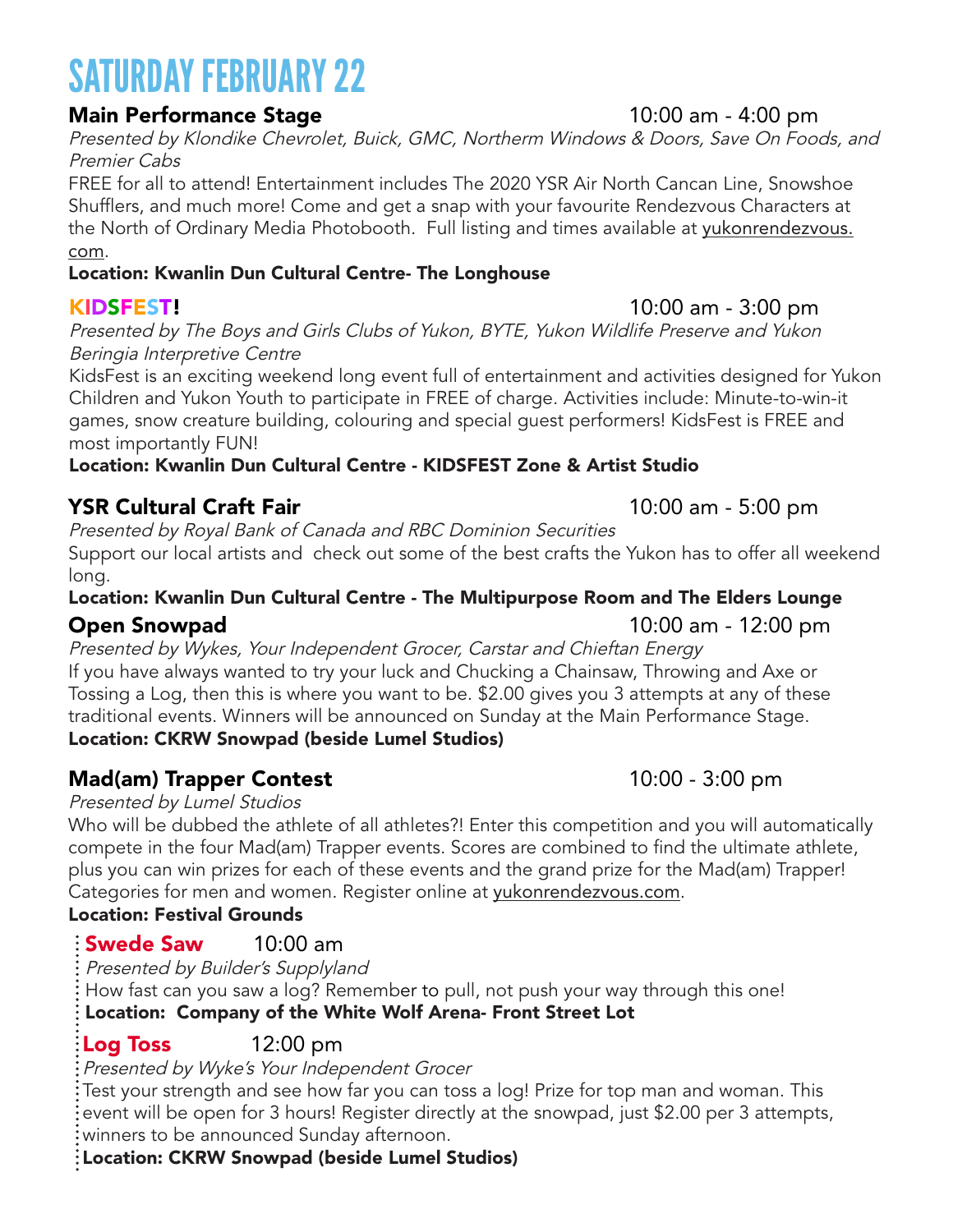# Chainsaw Chuck 1:00 pm

Presented by Carstar

This event is about physical strength and technique, but it can also help you to relieve your frustration on a busted chainsaw. Prizes awarded for the top man and woman! This event will be open for 3 hours! Register directly at the snowpad, just \$2.00 per 3 attempts, winners to be announced Sunday afternoon.

## Location: CKRW Snowpad (beside Lumel Studios)

# **Axe Throw** 2:00 pm

Presented by Chieftain Energy

Spectators: stay in the bleachers for this one! This event features categories for men and women. This event will be open for 2 hours and again on Sunday morning! Register directly at the snowpad, just \$2.00 per 3 attempts, winners to be announced Sunday afternoon.

Location: CKRW Snowpad (beside Lumel Studios)

# Open Swede Saw 12:00 pm

Presented by Builder's Supplyland How fast can you saw a log? Remember to pull, not push your way through this one! Location: Company of the White Wolf Arena- Front Street Lot

# **Whipsaw Challenge** 2:00 pm

Presented by BC Regional Council of Carpenters

Friendships will be tested as teams of 2 will have to work hard to accomplish this wearisome work. Put your muscles to the test and let's get down to sawing!

Location: Company of the White Wolf Arena- Front Street Lot

# **Pet Parade & Dog Howling Contest 1988** 3:00 pm

Presented by Pet Store / The Feed Junction

Dress your pet in their favourite outfit and show them off at the Yukon Sourdough Rendezvous Pet Parade! Prizes awarded for best entries. Bring your furry friends down and have them sing and howl to compete for the title of best howler! Register online before Wednesday February 20th at yukonrendezvous.com.

# Location: NVD Place (Old Canadian Tire)

# Coronation and Knighting 3:00 pm

Presented by Yukon Sourdough Rendezvous

This year, come and see the winner of the Quest for the Crown be coronated at the Main Performance stage. The recently knighted winner of the Call for the Cup will also be officially knighted by the Queen or King.

# Location: Main Performance Stage

# Rendezvous Raffle Draw **3:45 pm**

The chances to win are higher this year, with only 20,000 tickets printed! Come by the Performance Stage to see who the lucky winners are for this years Rendezvous Raffle! License #2020-004

# Location: Main Performance Stage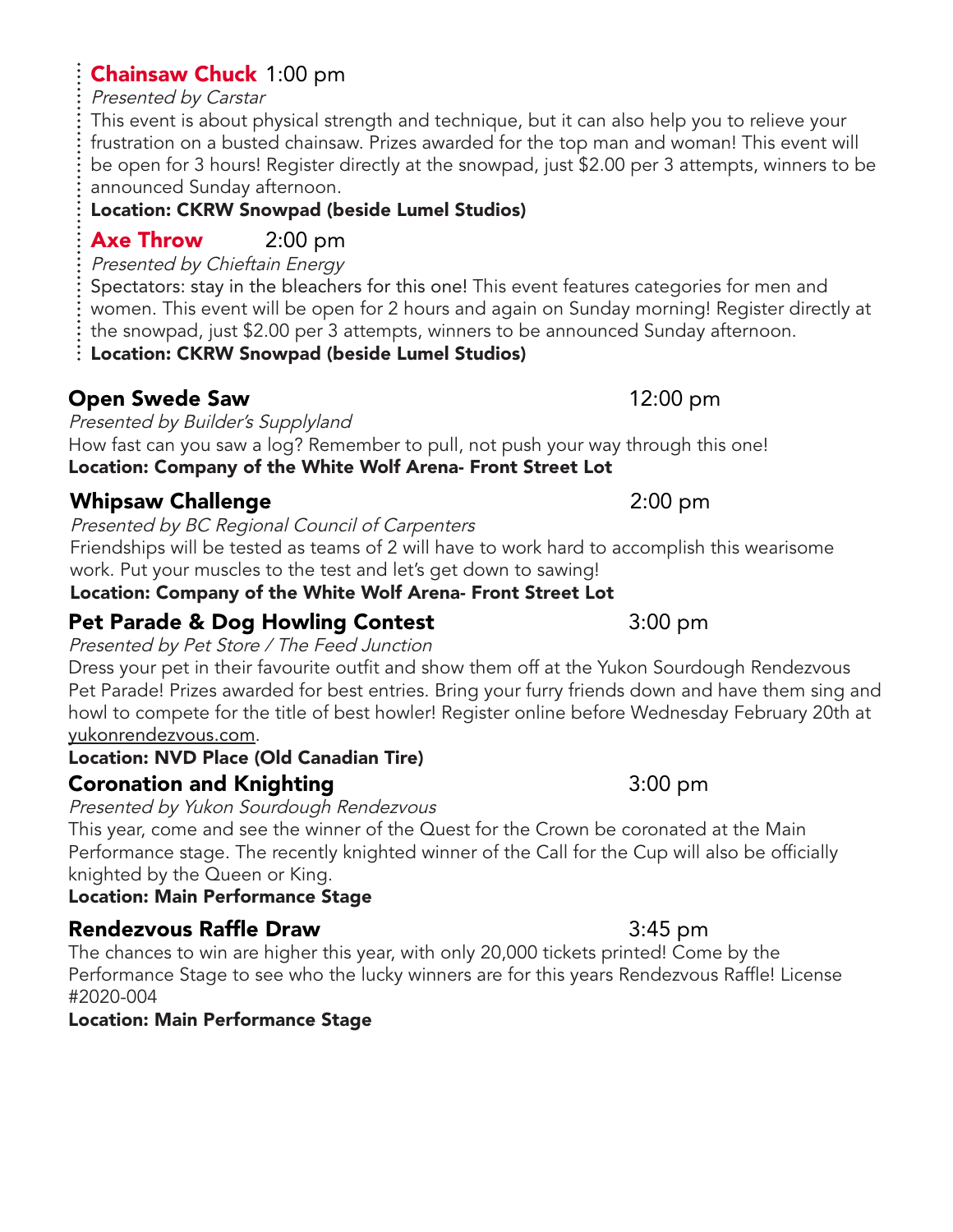# RENDEZVOUS @ NIGHT **The Masquerade Ball**  $(19+)$  8:30 pm

Presented by Sportees Activewear

Be prepared for the perfect mix of mystery and elegance and make sure you have your mask ready for a classic rendezvous evening. Yukon favourites, Major Funk & the Employment will be your hosts for the evening!

Tickets are \$30per person

### Location: Kwanlin Dün Cultural Centre - The Longhouse

# SUNDAY FEBRUARY 23

## **Main Performance Stage 10:00 am - 3:00 pm**

Presented by Klondike Chevrolet, Buick, GMC, Northerm Windows & Doors, Save On Foods, and Premier Cabs

FREE for all to attend! Entertainment includes The 2020 YSR Air North Cancan Line, Snowshoe Shufflers, and much more! Come and get a snap with your favourite Rendezvous Characters at the North of Ordinary Media Photobooth. Full listing and times available at yukonrendezvous. com.

#### Location: Kwanlin Dün Cultural Centre- The Longhouse

#### KIDSFEST! 10:00 am - 3:00 pm

#### Presented by The Boys and Girls Clubs of Yukon

KidsFest is an exciting weekend long event full of entertainment and activities designed for Yukon Children and Yukon Youth to participate in FREE of charge. Activities include: Minute-to-win-it games, snow creature building, colouring and special guest performers! KidsFest is FREE and most importantly FUN!

#### Location: Kwanlin Dün Cultural Centre - KIDSFEST Zone & Artist Studio

Presented by Wykes, Your Independent Grocer, Carstar and Chieftan Energy If you have always wanted to try your luck and Chucking a Chainsaw, Throwing and Axe or Tossing a Log, then this is where you want to be. \$2.00 gives you 3 attempts at any of these traditional events. Winners will be announced on Sunday at the Main Performance Stage. Location: CKRW Snowpad (beside Lumel Studios)

## Flour Packing **10:30 am**

#### Presented by Reliable Electric

At the turn of the century many brave adventurers attempted to cross the Chilkoot Pass in search of gold and a fresh start. The Flour Pack has competitors pack hundreds of pounds on their back to a finish line; paying homage to these brave souls who made it into the Yukon. Pre-Registration is recommended online at yukonredezvous.com.

#### Location: Kwanlin Dün Cultural Centre- Front Street

## **Community Challenge** 11:00 am - 1:00 pm

A fun filled contest based on a humourous theme. Got a team? Come on out and show us what you're made of! Make sure you register in advance at yukonrendezvous.com.

### Location: Kwanlin Dün Cultural Centre Tent Area (back of building)

## **Open Snowpad** 10:00 am - 1:00 pm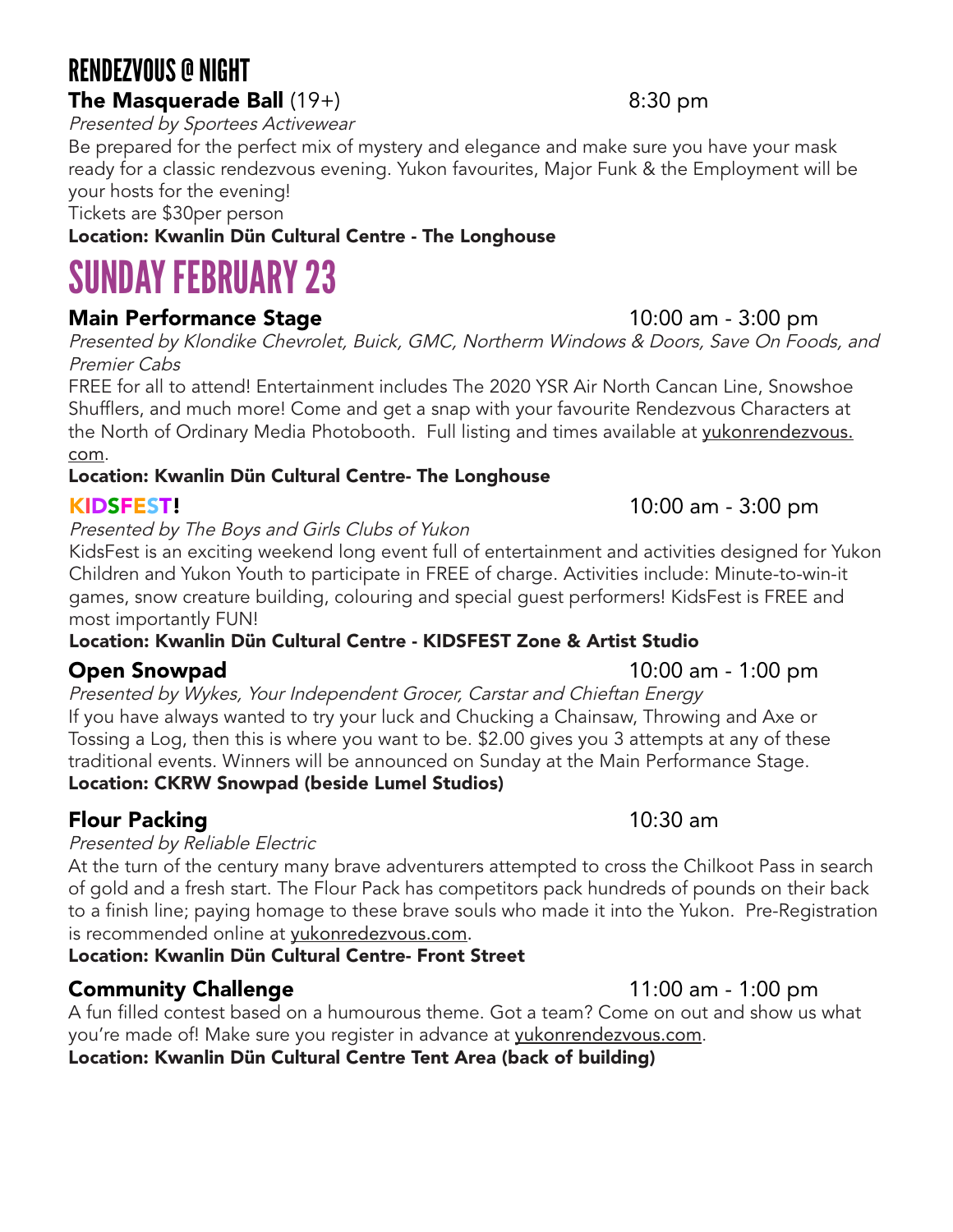# Aurora Colour Wars! 1:30 pm

Presented by What's Up Yukon

In India, Holi announces the arrival of spring and the passing of winter with young and old alike are covered with colors. Come out and enjoy this magical colourful experience in the Yukon. Location: CKRW Snowpad (beside Lumel Studios)

## **Mad(am) Trapper Contest Awards** 2:30 pm

Presented by Lumel Studios

Find out who will be named the athlete of all athletes! With a stunning commemorative Axe awarded to Mad and Madam Trapper. Winners of the open Log Toss, Chainsaw Chuck and Axe Throw will also be announced.

#### Location: Main Performance Stage

## Rendezvous Wrap Up Parade **1988** 3:00 pm

Presented by Real Canadian Superstore Featuring Rendezvous character floats with highlights from the past! Register online at yukonrendezvous.com.

Location: Main and 6th Avenue

## Rendezvous Wrap Party **Automatic Executive Contract Automatic Properties** 4:00 pm to 6:00 pm

Presented by Whitehorse Beverages, Save On Foods and Compadres Burritos Enjoy some great food, entertainment and fellowship. This is a closed event in celebration of our volunteers. Want to get into this party? Volunteer with us throughout the festival and secure your seat! Visit our website for a list of all volunteer positions available.

#### Location: Main Performance Stage

All ticket prices listed are regular pricing. Early bird and door prices may be applicable. Tickets are available at yukonrendezvous.com or the YSR Office, located in the Yukon Inn Plaza.

**Please note:** All details are correct at the time of print and are subject to change. For up to date information on festival scheduling and events please visit yukonrendezvous.com

# AFFILIATES SCHEDULE

# ONGOING THROUGHOUT WINTER!

# The Hair Freezing Contest

#### Organized by: Takhini Hot Pools

This year the contest is bigger than ever! We have 4 categories: Best Female, Best Male, Best Group, and Most Creative. Each category will offer \$2000 and free soaks into the hot springs until it's closure in fall 2020.

This year we have a sponsor for Most Creative; Nongshim, Korean instant noodle company, allowing us to increase the prize pool. Also, for every entry into the contest, Nongshim will donate noodles to the Whitehorse Food Bank and all participants will receive free noodles and swag after participation. Please see our website: hairfreezingcontest.com for all details. This contest is ongoing all winter and is subject to weather.

#### Location: Takhini Hot Pools

# FRI FEB. 7 - MON FEB. 9 **6 PM Yukon African Music Festival**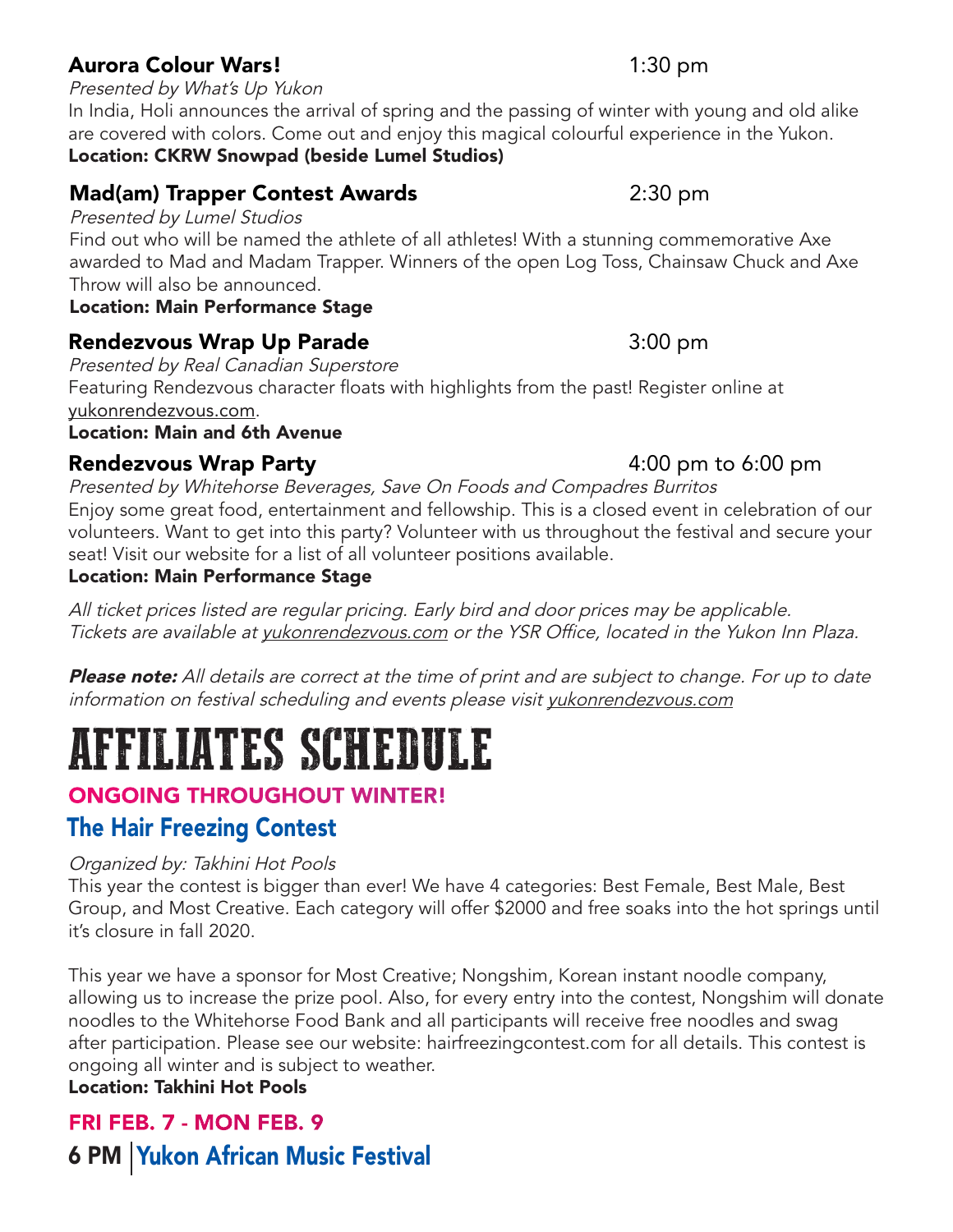Organized by: Teliya International Society

A 3-day celebreation during Black History Month! \$10 tickets (children are free). Performers include: Orisomi and Band, Bouna Vedere, Leonard Boniface, and much more!

Feb 7-8 - Kwalin Dün Cultural Centre (tickets through Yukon Arts Centre)

Feb 9 - Ste. Elias Convention Centre in Haines Junction (tickets at door only)

## SUNDAY FEB. 16

# **1:45 - 6 PM Free Skate & Swim**

Organized by: Yukon Teachers Association

Yukon Teachers are sponsoring a free skate and swim to help celebrate Rendezvous! Bring your family and friends! Skate is from 1:45 - 3:45 PM and Swim is from 4:00 - 6:00 PM.

Location: Canada Games Centre

## FRIDAY FEB. 21

# 8 AM Brunch du temps des sucres / Traditional French Canadian Brunch

#### Organized by: The Association Franco-Yukonnaise

The Association Franco-Yukonnaise is pleased to invite you to a traditional brunch. Come enjoy the culture and the typically French-Canadian flavours in celebration of the launch of the Sourdough Rendezvous festivities.

Location: Centre de la francophonie, 302 Strickland St.

## FRI FEB. 21 - SUN FEB. 23

#### Annual Sourdough Rendezvous Hockey Tournament **9 AM**

#### Organized by: The Whitehorse Rec Hockey League

Take in the action at this adult recreational hockey tournament featuring men's A and B divisions, as well as a women's division. Tournament begins Friday morning and runs through Sunday afternoon. Games on all three surfaces. Includes a beer garden at the Takhini arena.

Location: Takhini, NWTel and ATCO Arenas

# 11 AM | Trappers Skinning Tent

Organized by: Teslin Renewable Resource Council

Showing many Yukon furbearers. People can walk through the tent, touch, feel and ask questions about the furs. Open Friday at noon until Sunday afternoon.

#### Location: Front Street Zone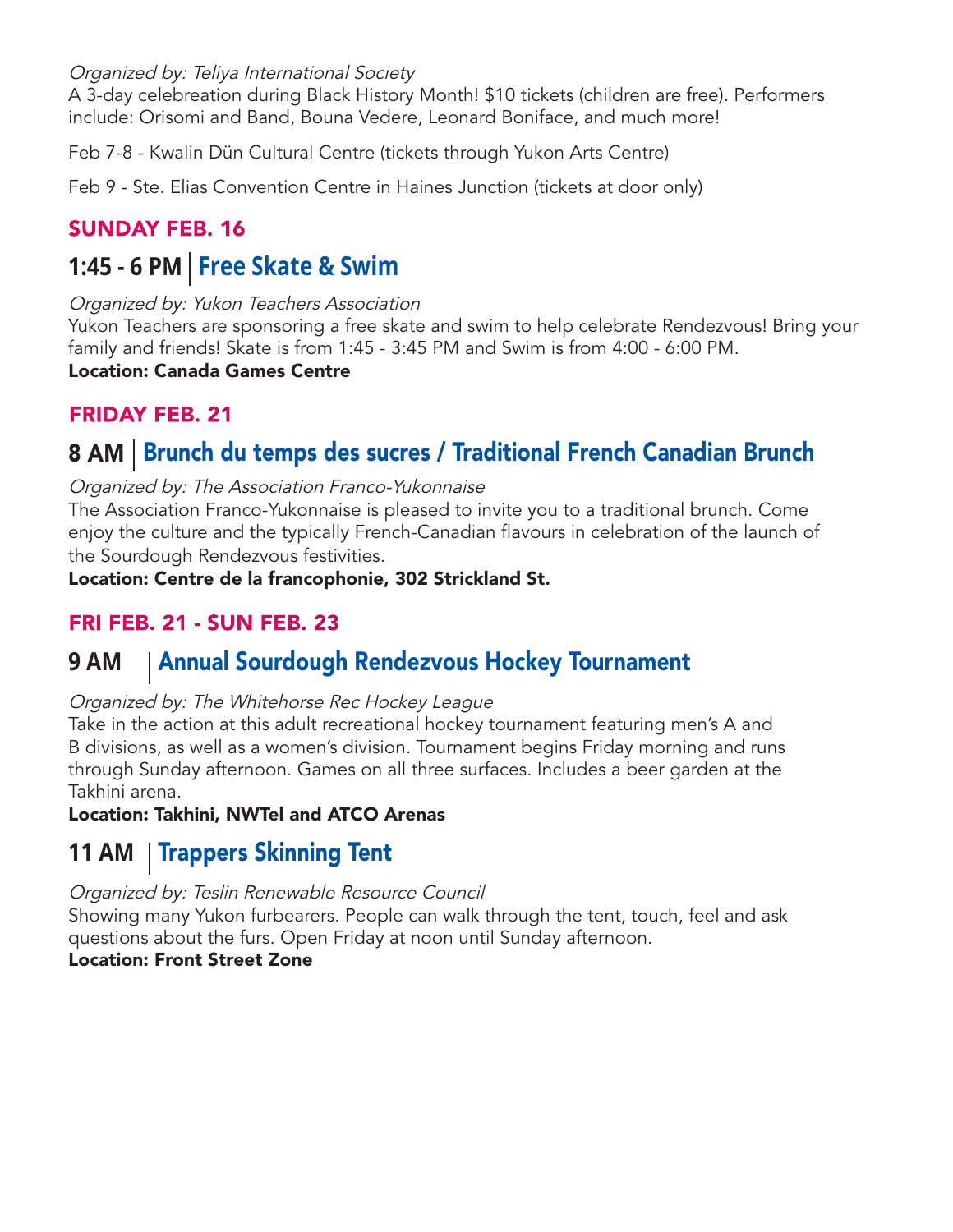### SATURDAY & SUNDAY FEB. 22–23

#### Annual Sourdough Pancake Breakfast **8 AM**

#### Organized by: Knights of Columbus

Start your day the right way! A staple of the Rendezvous festival since the 1960s, dedicated volunteers will be serving up delicious pancakes. Support this annual fundraiser and fuel up for the day's events!

Location: CYO Hall (corner of 4th Ave. and Steele St.)

# 12 - 3 PM | Great Northern Heli Sports City Tours

#### Organized by: Great Northern Heli Sports

Soar through the skies and experience Whitehorse as never before. This Yukon Sourdough Rendezvous, Great Northern Heli Sports is pleased to offer City Tour flights between noon-3PM over the weekend of Feb 22nd-23rd. For more information find us on Facebook or call (867) 668-6200.

Location: Front Street Zone

# 12 - 3 PM | Kingscote Air Display

Organized by: Kingscote Air Display Society

A Rendezvous favourite is back! The Kingscote Air Display will feature some of the RCAF's best!

Location: Eric Neilsen International Airport

# LEGION RENDEZVOUS EVENTS 2020

#### Location: Legion Lounge, 503 Steele Street

#### SATURDAY FEB. 15

Shuffle Board Tournament (Doors at 10 am, games begin at 11 am)

#### SUNDAY FEB. 16

Cribbage Tournament (Doors open at 12pm)

#### THURSDAY FEB. 20

Braggin' Rights Texas Hold'em Tournament (no cash) (6pm – sign up, 6:30pm

#### FRIDAY FEB. 21

Evening Party Starting at 6 pm, featuring dinner and entertainment

#### SATURDAY FEB. 22

Breakfast (Starting at 9 am)

Horseshoe Tournament (Games begin at 10 am)

Chili Contest (Starting at 4 pm)

Evening Party (Starting at 6 pm, featuring dinner and entertainment)

#### SUNDAY FEB. 23

Breakfast (Starting at 9:30 am)

Horseshoe Tournament (Games begin at 11 am)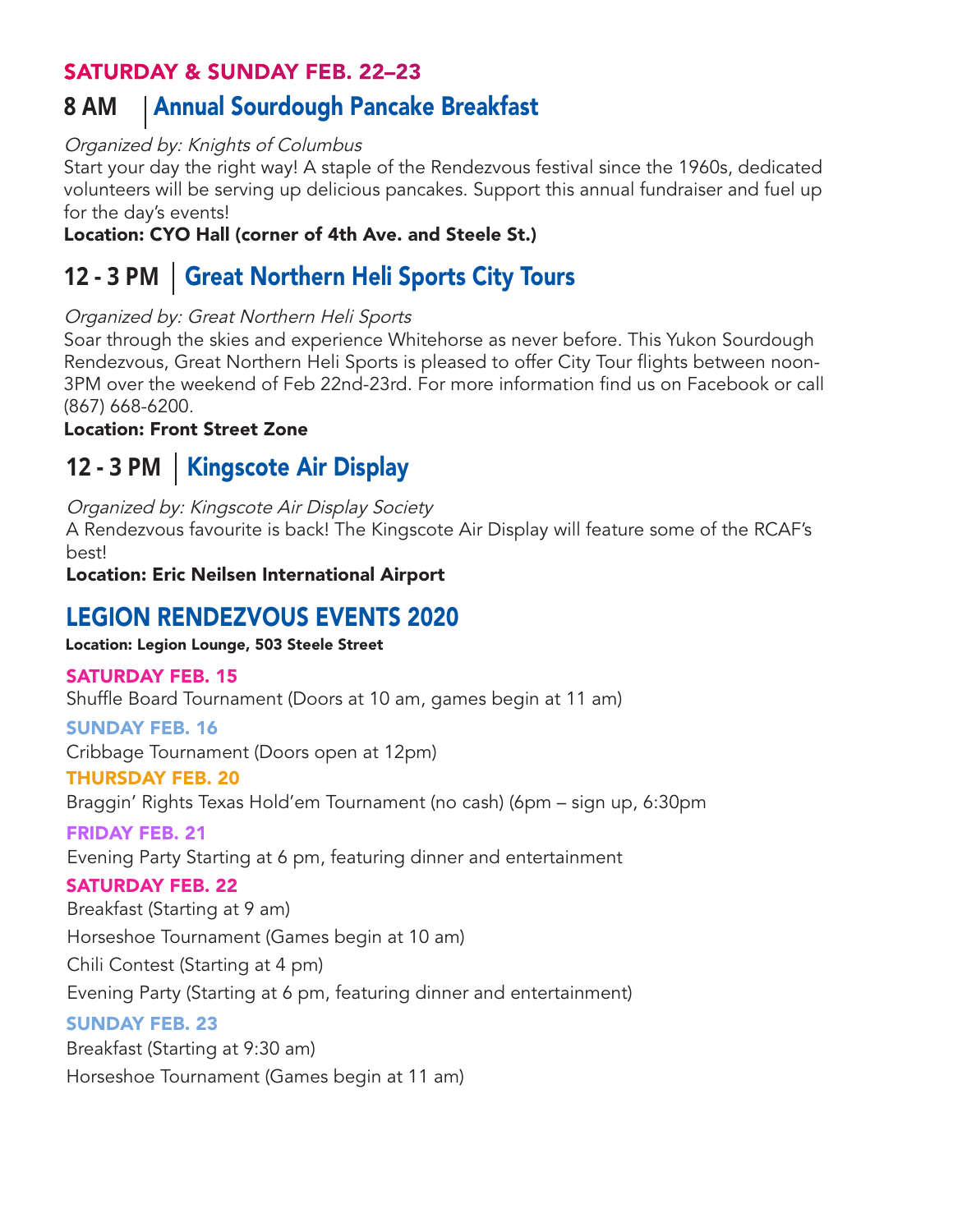# PERFORMANCE STAGE SCHEDULE

Presented by: Klondike Chevrolet, Buick, GMC, Northerm Windows & Doors, Save on Foods and Premier

| FRIDAY  | Time        | Performer                                      |  |
|---------|-------------|------------------------------------------------|--|
|         | 10:15 AM    | All City Jazz Band                             |  |
|         | 11:05 AM    | Man from Eldorado                              |  |
|         | 11:20 AM    | YSR Air North Can Can Line                     |  |
|         | 11:35 AM    | Prianshu                                       |  |
|         | 11:55 AM    | Loyal Edmonton Regiment Band                   |  |
|         | 12:45 PM    | Paris Pick                                     |  |
|         | 1:35 PM     | Northern Lights School of Dance Junior Can Can |  |
|         | 1:45 PM     | Snowshoe Shufflers                             |  |
|         | 2:00 PM     | <b>MFGA</b>                                    |  |
|         | 2:45 PM     | Shagadelicia                                   |  |
|         | 3:35 PM     | <b>Roxx Hunter Band</b>                        |  |
|         | 4:25 PM     | Chad Walasek                                   |  |
|         | 4:40 PM     | YSR Air North Can Can Line                     |  |
|         | 5:00 PM     | <b>STAGE CLOSED</b>                            |  |
|         |             |                                                |  |
|         |             |                                                |  |
|         | <b>Time</b> | Performer                                      |  |
|         | 10:00 AM    | Joey O'Neil                                    |  |
|         | 10:50 AM    | Loyal Edmonton Regiment Band                   |  |
|         | 11:40 AM    | <b>YSR Air North Can Can Line</b>              |  |
|         | 11:55 AM    | Snowshoe Shufflers                             |  |
|         | 12:10 PM    | Prianshu                                       |  |
|         | 12:25 PM    | Man from Eldorado                              |  |
| SATURDA | 12:40 PM    | <b>JCAY Taiko Club</b>                         |  |
|         | 1:15 PM     | Northern Lights School of Dance Junior Can Can |  |
|         | 1:30 PM     | Elaine Scheimann<br>and Parker Thomas Jazz     |  |
|         | 2:20 PM     | The Naysayers                                  |  |
|         | 3:10 PM     | YSR Air North Can Can Line                     |  |
|         | 3:25 PM     | Crowning and Knighting                         |  |
|         | 3:45 PM     | Raffle Draw                                    |  |